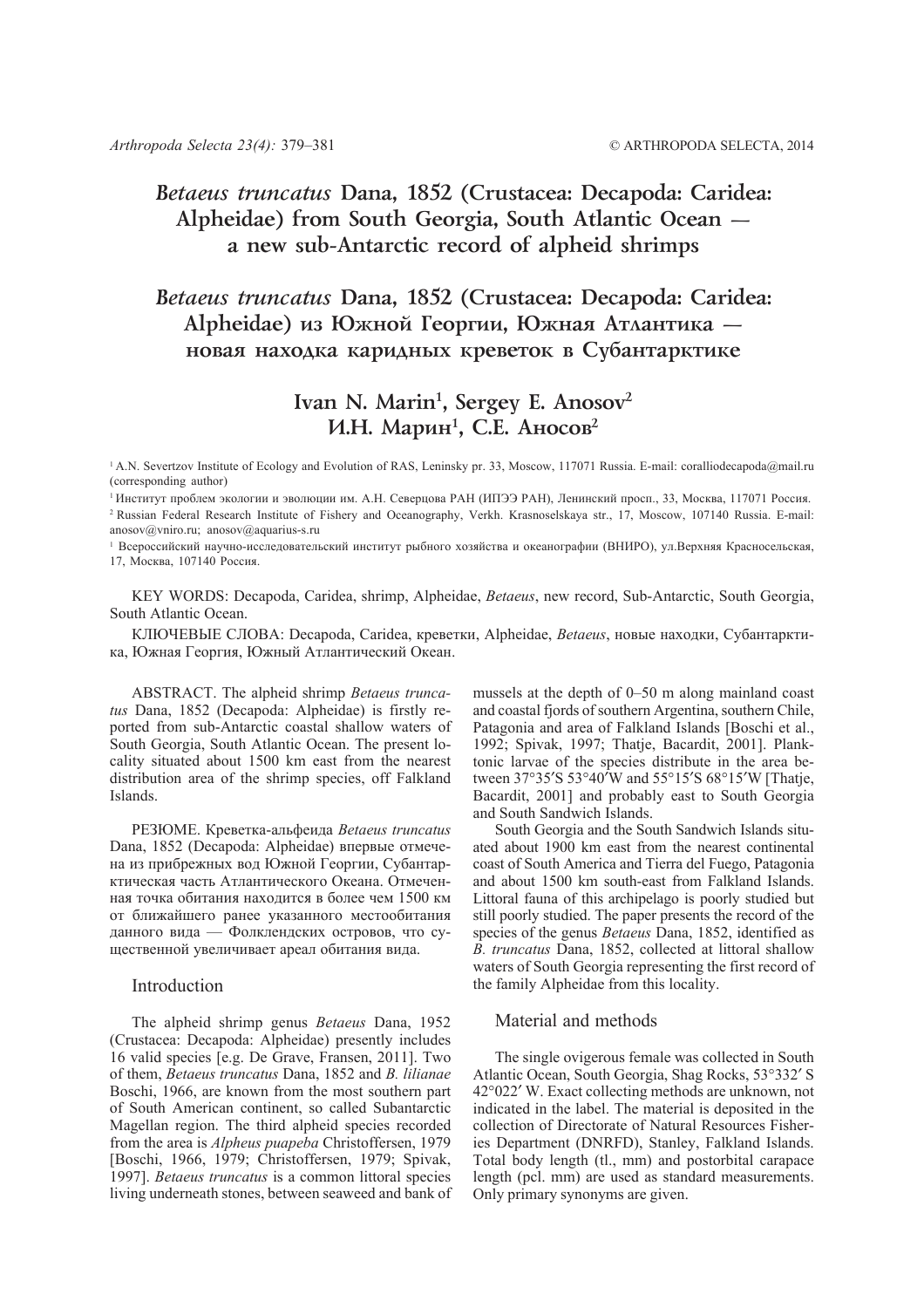

Fig. 1. *Betaeus truncatus* Dana, 1852, fixed ovigerous female, DNRFD-ZDC4, Shag Rocks, South Georgia, lateral, dorsal views and the label (taken from tube) below.

Рис. 1. *Betaeus truncatus* Dana, 1852, скалы Шаг, Южная Георгия, DNRFD-ZDC4, вид сбоку и сверху, а также этикетка из пробирки.

### Taxonomy

Order DECAPODA Latreille, 1802 Family ALPHEIDAE Rafinesque, 1815 Genus *Betaeus* Dana, 1852

*Betaeus truncatus* Dana, 1852 Fig. 1.

*Betæus truncatus* Dana, 1852a: 23 [type locality: in mari prope insulam "Hermite"].

*Alpheus sinuosus* Guérin-Méneville, 1857: 51 [type locality: Callao, Chili].

MATERIAL EXAMINED: 1 Ovigerous female (pcl. 4 mm, tl. 17 mm), South Atlantic Ocean, South Georgia, Shay Rocks, exact coordinates unknown, depth unknown, vessel "*Argos Georgia*", DNRFD, fixed in 4% formaldehyde, stored in 70° ethanol, 30.09.2001, same tube with *Campylonotus* sp. (Crustacea: Decapoda: Caridea: Campylonotidae).

REMARKS. The single obtained specimen is not eligible for genetic analysis because it was primary fixed in formaldehyde and then transferred to ethanol. Moreover, at present, the specimen is dried. Morphologically it is identical to the description of *Betaeus truncatus*. At the same time, it is possible that the genetic analysis of freshly collected specimens from South Georgia and South Sandwich Islands (probable area of the occurrence of the species) can show the difference from the mainland population as the distance of the separation between these populations exceeds 1500 km.